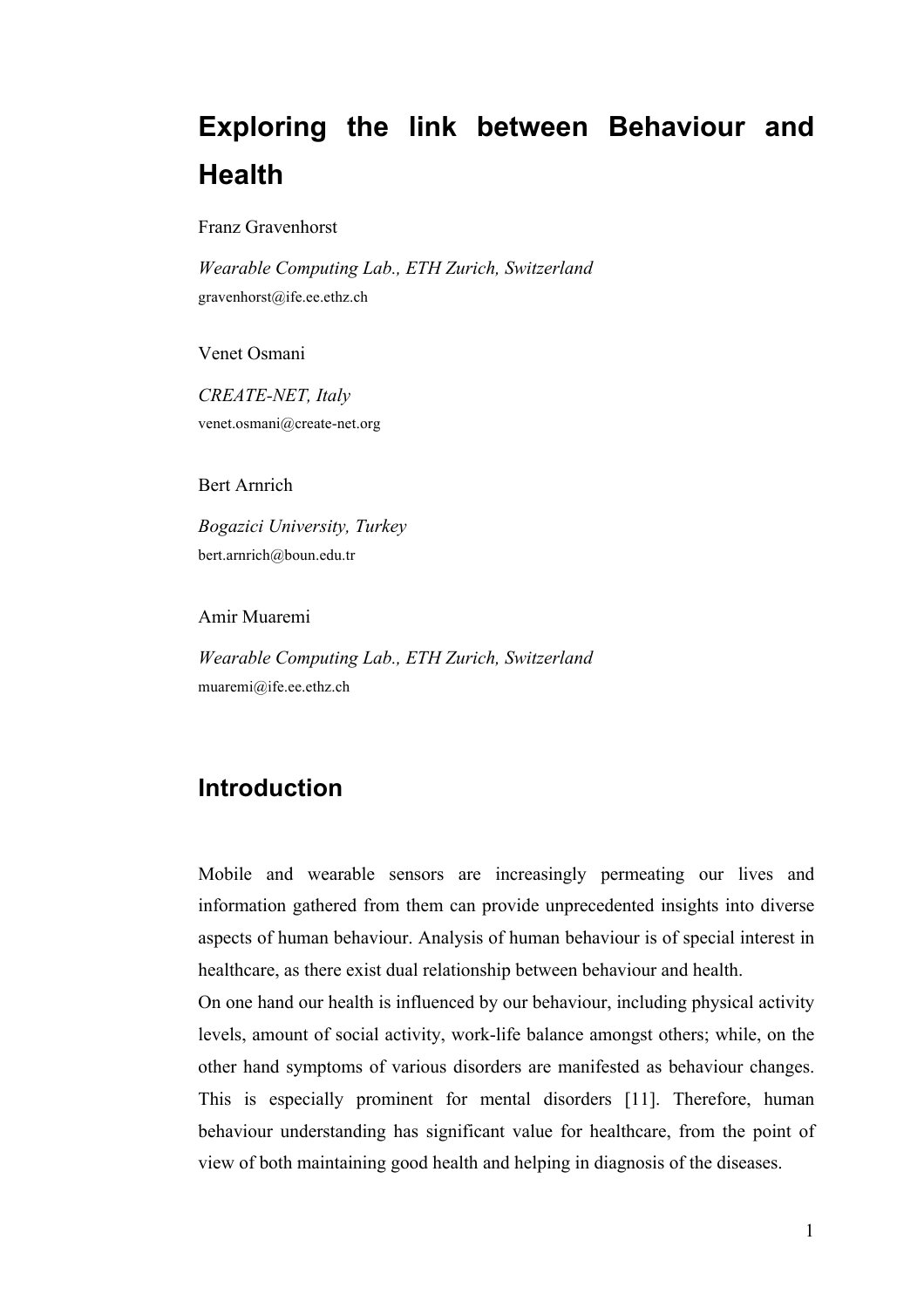While, the link between various aspects of behaviour and health has been explored in clinical settings, use of technology to automatically measure behaviour is still in its infancy. Considering enormous potential of automatic behaviour understanding in healthcare, this Theme Issue explores the link between automatic understanding of human behaviour and how it can inform decisions of range of stakeholders in the health ecosystem. Sensing modalities, data processing methods and behaviour capturing techniques that facilitate this exploration received a particular focus in the contents of this Theme Issue.

As such, authors in [8] present an automated behaviour analysis system, consisting of a sensor network setup in a home setting. Experiments performed showed how sensor readings can be used to automatically detect anomalous behaviour. This anomalous behaviour can be a sign of health changes in the user and automatic detection could offer the possibility for intervention if required.

In the same theme of detecting anomalous behaviour, authors in [5] propose an activity recognition system based on the Markov Logic Network. The performance and use of the method in dementia care is demonstrated by applying it to a dataset recorded in a smart home environment. Results indicate that the hierarchical approach presented has higher accuracy in recognition and a faster response time than existing approaches.

As one of the first step in detecting activities, segmentation of data is typically required. In this regard, the paper in [9] presents an approach that enables segmentation of continuous sensor data in real-time. The proposed dynamic segmentation is based on a two-layer strategy - sensor correlation and time correlation manipulation. The methodology was validated utilizing two different datasets recorded in smart home settings.

Performance measurement of machine learning methods in order to understand human behaviour, was considered in [1]. The authors have evaluated the performance of two machine learning methods on five real-world datasets. They show that the commonly used metrics such as accuracy or f-measure are not suitable for datasets in this specific domain. Instead, they propose and demonstrate an alternative evaluation mechanism that considers three different activity categories.

Analysis of diverse behaviour aspects is also of interest in clinical settings, such as hospitals. This is the topic of work in [10], where authors present a solution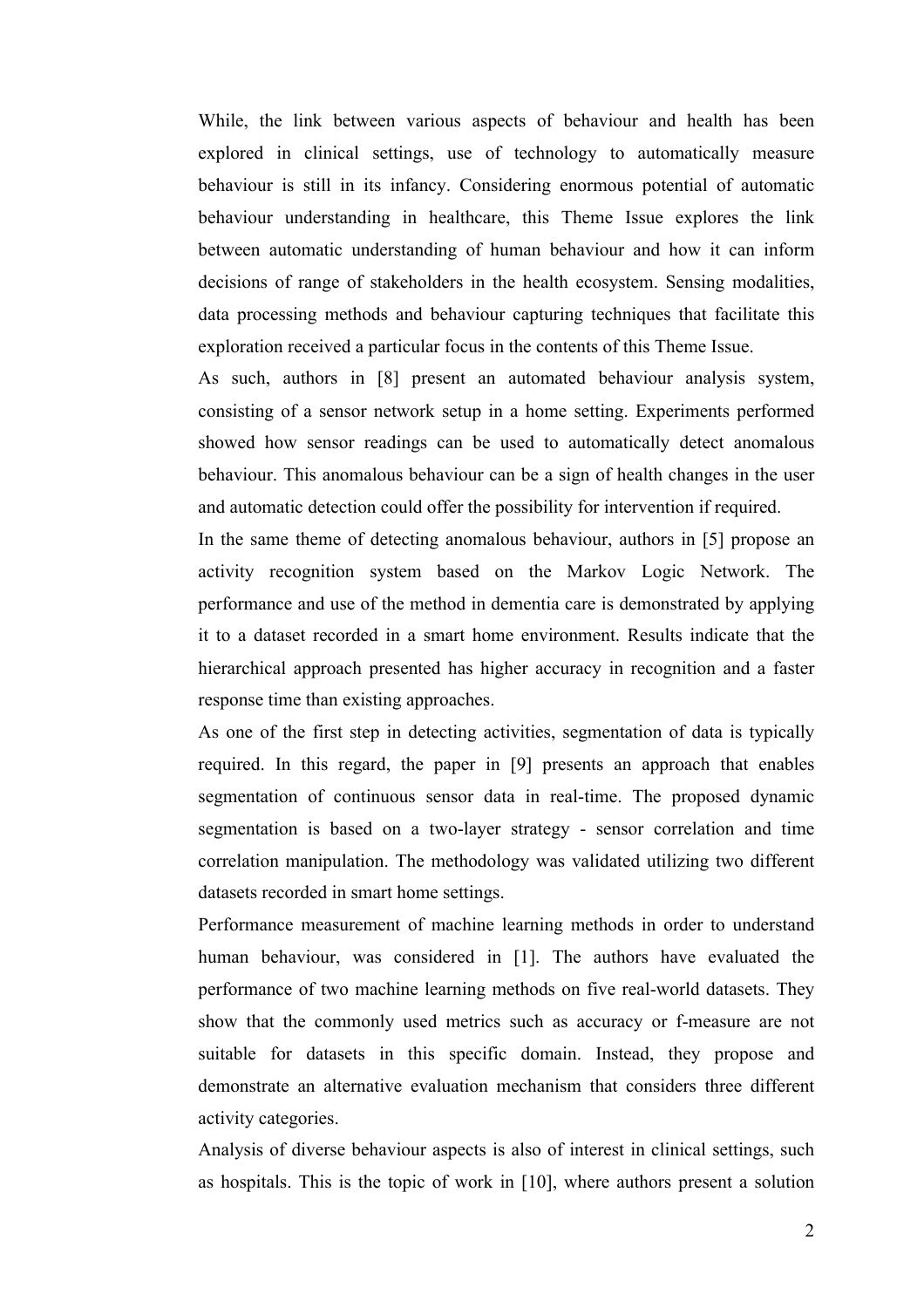that enables the capture of multimodal activity in real-world, clinical settings. Their proposed Lab-in-a-Box system includes multiple sensors and is optimised for use in medical office environments. It can collect, synchronize and segment data describing computer-based activity, speech interaction, visual attention and body movements. The authors understand their system as a framework to enable more in-depth analysis of medical activities.

Outside of clinical setting, high penetration of mobile phones, their sensing capabilities and feedback modalities they offer, make mobile phones promising devices to measure behaviour of patients in their daily life. The authors in [6] provide an overview of how mobile phones can support the treatment of mental disorders, focusing on design aspects of human-computer-interfaces, technical possibilities for data collection and post-processing methods. The work in this paper summarises advantages and drawbacks of the most promising mobile phone technologies for detecting mood disorders. Practical aspects such as legal issues and possible business models are also discussed. In the same theme of monitoring patients with mental disorders, authors in [4] describe how machine learning techniques can be used to determine which behavioural data has the highest impact on patients' health. The rankings acquired from their algorithms correspond to the patients' rankings, identifying physical activity and sleep as the highest impact parameters.

While, there has been work done in understanding mobile phone usage for the general population, the specific ways in which patients use their phones are less understood. The paper "Cell Phone Ownership and Use among Mental Health Outpatients in the US" [2] presents results of a survey of 325 patients currently receiving treatment at outpatient clinics for mental illnesses. Patients were interviewed regarding their cell phone use and ownership. The results were compared to figures obtained from a nationally representative sample and similarities and differences were explored. Based on their results, the authors provide lessons on mental disorder treatment using mobile phones.

On the topic of behaviour of elderly, the paper "Behavioral Data Gathering for Assessing Functional Status and Health in Older Adults using Mobile Phones" [3] presents InCense, a toolkit for mobile phones which enables behaviour data collection. The authors present components and features of the toolkit and present results of a data collection study they performed with 15 elderly people. The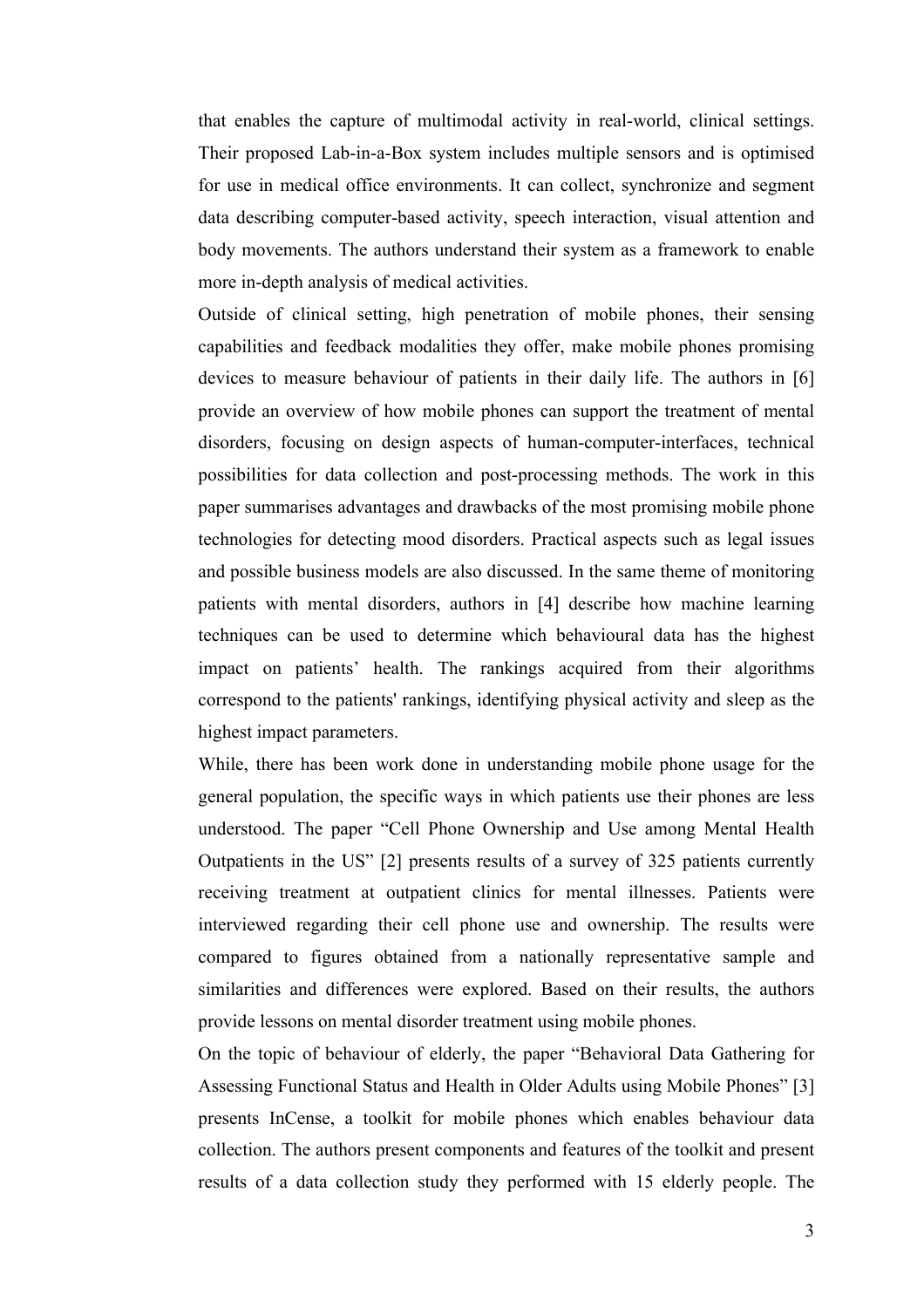results show how the data can be used to support functional assessment of the elderly and potentially substitute less objective and unreliable self-reports by patients.

The final paper "e-ESAS: Evolution of a Participatory Design based Solution for Breast Cancer (BC) Patients in Rural Bangladesh" describes the potential and challenges of pervasive healthcare in developing countries [7]. The authors performed a study with 39 breast cancer patients in rural Bangladesh, where the patients were equipped with low-cost mobile phones running symptom monitoring system. The authors describe the lessons learned concerning the design of this application.

Evidently, this Theme Issue considered understanding of human behaviour from diverse aspects, using diverse methodologies and the impact of behaviour understanding on health. This is a topic that will gain increasing significance as the benefits of behaviour monitoring are better understood, while monitoring technologies increase in capability.

This Theme Issue received over 32 submissions and while we could accept only 10, we would like to thank authors and reviewers for their valuable contribution. We hope that the papers in this theme issue will become useful references to researchers and practitioners in the field.

## **References**

[1] Hande Alemdar, Can Tunca, and Cem Ersoy. Daily life behaviour monitoring for health assessment using machine learning: Bridging the gap between domains. *Personal and Ubiquitous Computing*, 2014.

[2] Brianne Campbell, Kelly Caine, Kay Connelly, Tom Doub, and April Bragg. Cell phone ownership and use among mental health outpatients in the US. *Personal and Ubiquitous Computing*, 2014.

[3] Luis A. Castro, Jesus Favela, Eduardo Quintana, and Moises Perez. Behavioral data gathering for assessing functional status and health in older adults using mobile phones. *Personal and Ubiquitous Computing*, 2014.

[4] Afsaneh Doryab, Mads Frost, Maria Faurholt-Jepsen, Lars V. Kessing, and Jakob E. Bardram. Impact factor analysis. *Personal and Ubiquitous Computing*, 2014.